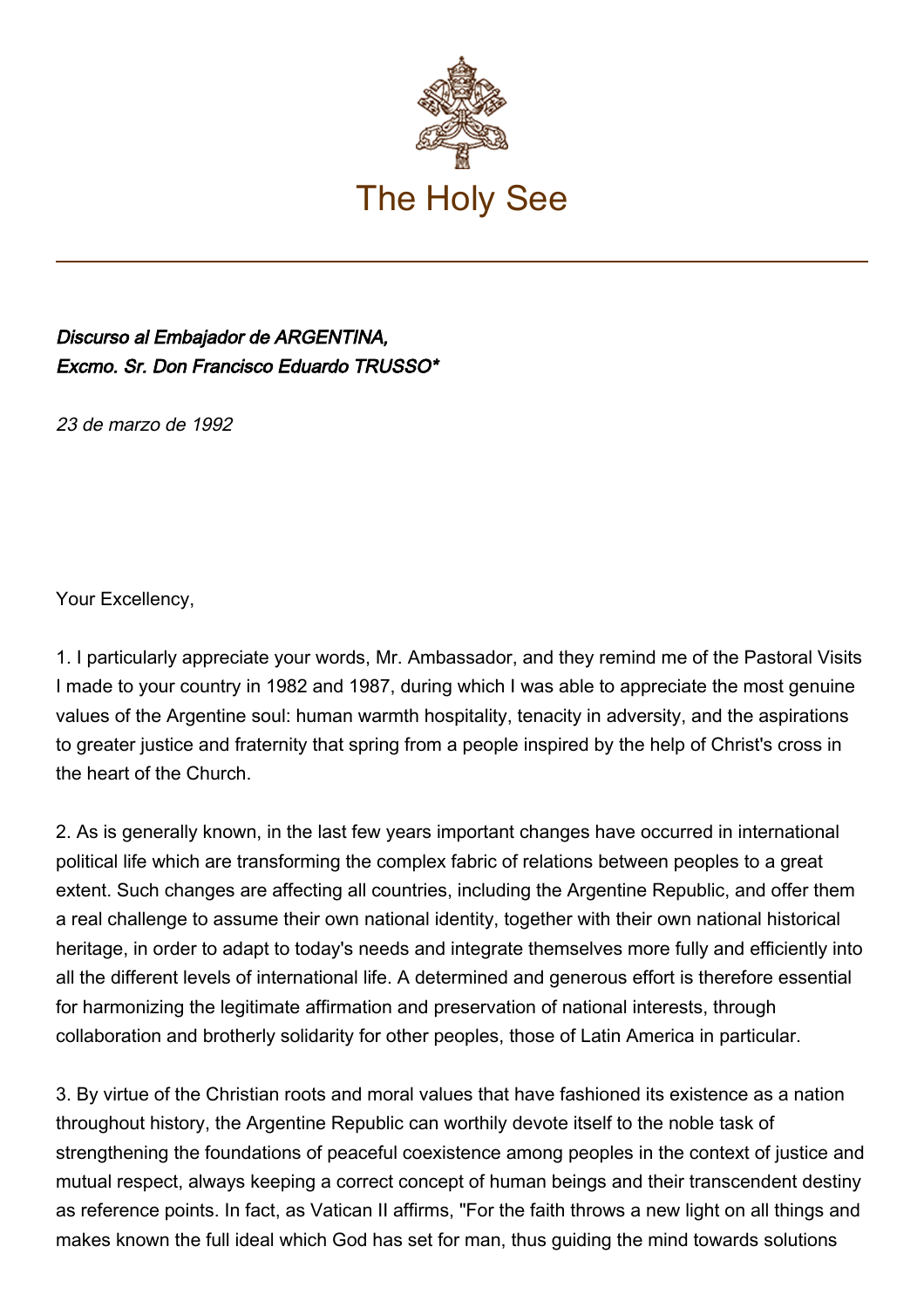that are fully human" (Gaudium et spes, n. 11).

4. In the context of the new situations and challenges, it is more necessary than ever to defend clearly the principle of the supremacy of the common good in the organization of society, and its importance in the heart of the national community. As the Magisterium of the Church proclaims over and over again, it is a question of attaining those conditions of life that grant individuals and families, and intermediary and associated groups as well, their fulfilment and the pursuit of their legitimate aspirations for integral progress.

5. In this regard it is necessary to ensure that the initiatives undertaken to promote financial stability and economic development always respect the principles of equity in the fair distribution of efforts and sacrifices by the different social groups. On the other hand, a model of social organization that, in the name of efficiency, would prevent the majority of the population from having access to better living conditions, could never be considered acceptable. In a special way, it is up to public authorities to ensure that the underprivileged sectors - the most vulnerable in times of economic crisis - do not become the victims of adjustment programmes nor remain alienated from the dynamism of growth to which they should make their responsible contribution.

6. Aiming to see that everyone fulfils his commitments within the political community, each one of its members should work to achieve the common good in the context of widespread participation in public life. Thus, it is particularly necessary to encourage and cultivate the human virtues, such as moral integrity, impartiality, a sense of responsibility, the spirit of sacrifice and solidarity that, together with creativity and technical expertise in the different fields, make it possible to overcome present difficulties, and thereby to reach new levels of prosperity and progress. In this area of civic virtue the exemplary behaviour of executives legislators and judges as well as of all those who play leading roles in society, will certainly be encouraging for future generations and will arouse a spirit of loyal participation in citizens. In this respect, Vatican II expressly affirms that: "Those with a talent for the difficult yet noble art of politics or whose talents in this matter can be developed should prepare themselves for it and, forgetting their own convenience and material interests, they should engage in political activity" (Gaudium et spes, n. 75).

7. On the threshold of the fifth centenary of the evangelization of the New World, the Church in Argentina, as in her other sister nations of this "continent of hope" is likewise preparing for a very great event with deep gratitude to the Lord for his precious gift of faith. She is aware of the immense work of evangelization and of human and cultural promotion being accomplished by so many men and women who dedicate their life to preaching the message of salvation, to the alleviation of pain, to instruction and education, showing self‑denial for the benefit of those most in need.

8. Yesterday as today, with due respect for the autonomy of the civil institutions and authorities, the Church will continue tirelessly to promote and encourage all the initiatives that serve the cause